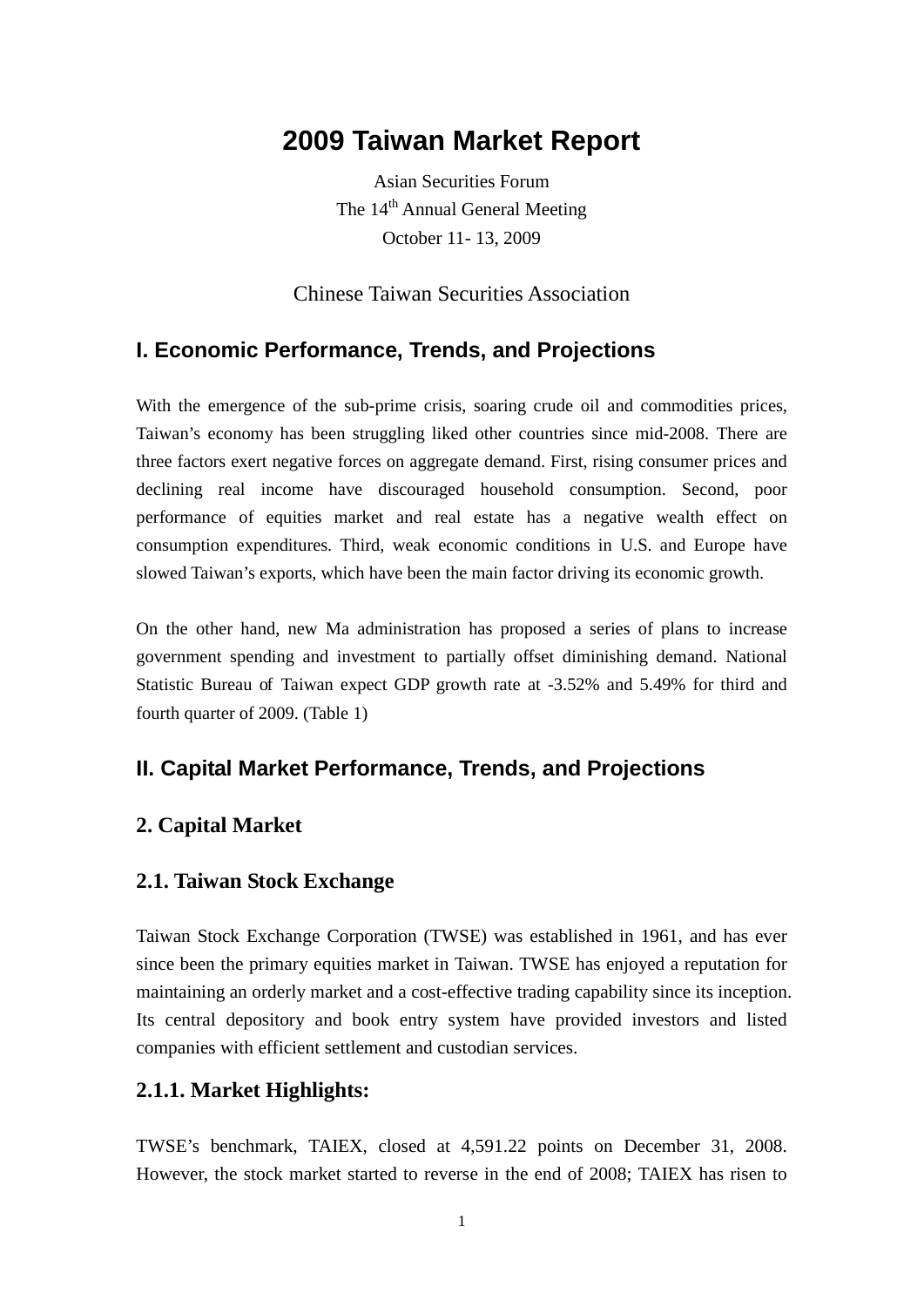

**TWSE Capitalization Weighted Stock Price Index** 

7500 point in Sept. of 2009. This upward trend will probably last to the end of this year. The total securities' trading value during 2008 was USD\$ 808.1 billion consisted of 230.430 million transactions. The latest data of total securities trading value, on August 31st of 2009, was USD\$584.62 billion consisted of 184.605 million transactions (Table 2) In 2008, the annual stock trading value was USD\$ 791.38 billion with the annual trading volume of 778.91 billion shares. (Table 3) In the end of August of 2009, the annual trading value was USD\$ 576.67 billion with the annual trading volume of 71.56 billion shares.

#### **2.1.2. Market Activities**

At the end of 2007, the accumulated net inflow remittance from foreign institutional investors was USD\$137.6 billion, an increase of USD\$ 6.99 billion over the previous year. In 2008, the amount has slightly decreased to USD\$ 124.77 billion, which included USD\$ 124.69 by FINI, and USD\$ 0.08 by FIDI. However, in the end of August 2009, the accumulated net inward remittance, from institutional investors, increased to USD\$136.5 billion, which included USD\$136.4 billion by FINI. In 2008, 39.5% of shares were held by domestic individuals, which accounted for the largest part of shareholding. The second largest was 21.21% by domestic corporations, and followed 12.42% by foreign trust funds, 12.24% foreign institution investors.

As of 31st December 2007, [698](http://www.sfb.gov.tw/reference/point/9412/t01.xls) companies were listed on Taiwan Stock Exchange.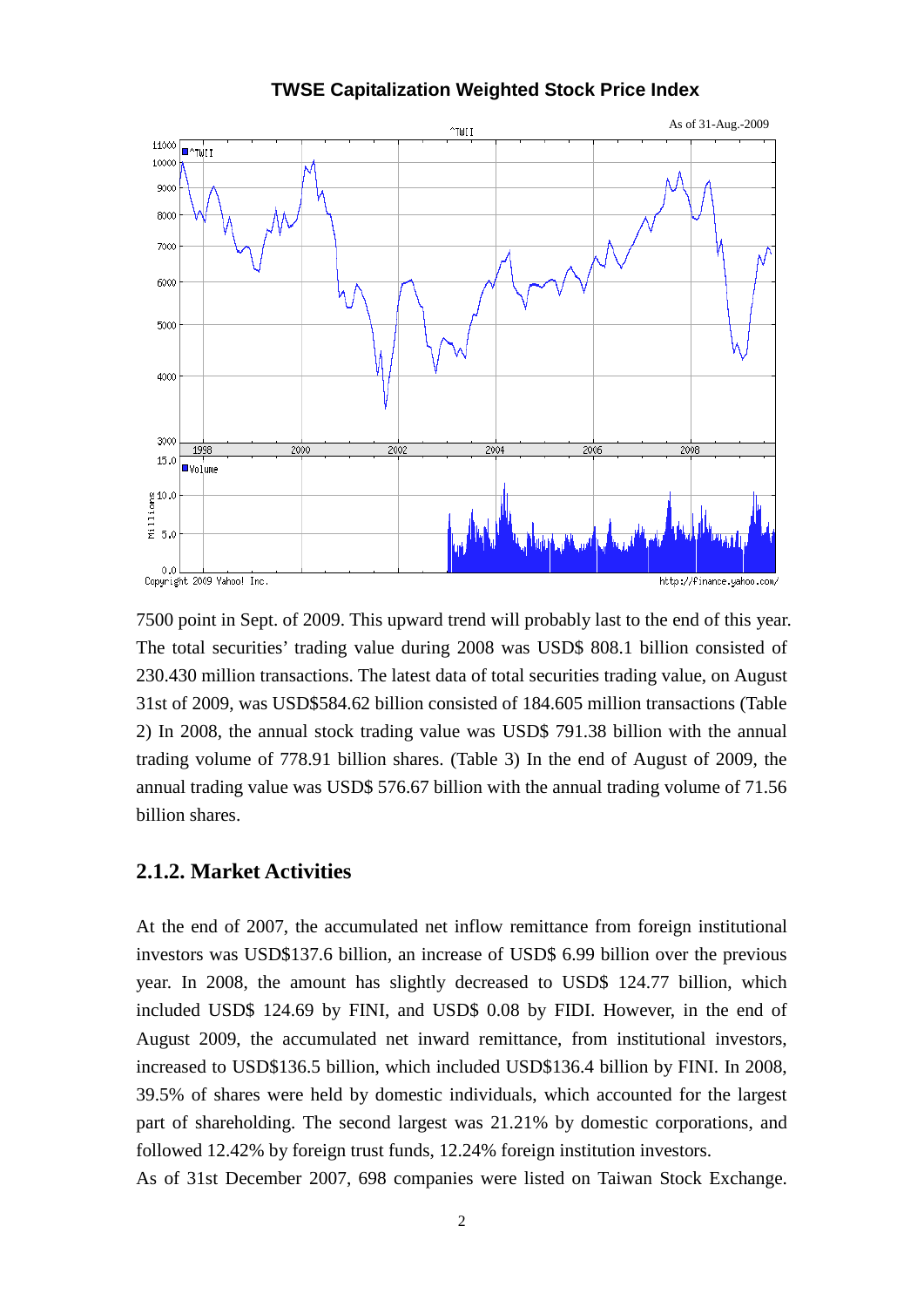The total capital issued was [USD\\$169.75 billion,](http://www.sfb.gov.tw/reference/point/9412/t01.xls) an increase of USD\$ 2.4 billion over the preceding year, and the market capitalization was USD\$652.34 billion, an increase of USD\$ 65.16 billion over year 2006. For the year 2008, 718 companies listed on Taiwan Stock Exchange (TWSE) with a total market capitalization of USD\$354.74 billion.

As of the end of August 2009, 728 companies were listed on the Taiwan Stock Exchange, an increase of 10 companies against the previous year and 266 from ten years ago. The total capital issued until August this year was USD\$ 176.94 billion, an increase of USD\$0.85 billion over the preceding month, and the market capitalization was USD\$525.14 billion, an increase of USD\$170.4 billion over the year 2008. (Table 4)

## **2.2. Gre-Tai Securities Market (GTSM)**

Gre-Tai Securities Market (GTSM) as know as over-the-counter market provides public and private investors another platform for circulation of securities. The government reopened over-the-counter allowing bond trading in October 1982. The Taipei Securities Dealer's Association (TSDA) started handling over-the-counter stock transactions in February 1988. But the market had been languorous with a flawed trading system. For the sake of enhancing the functions of the GTSM, the Ministry of Finance held several numbers of meetings during 1993 and 1994 to examine different issues related to the trading system. Subsequently the MOF decided to set up an over-the-counter center as a non-profit organization to promote the development of over-the-counter market.

The initial funding of GTSM was donated by Taiwan Securities Association (TSA), Taiwan Stock Exchange Corp. (TWSE), and Taiwan Depository & Clearing Corp.(TDCC) and the total amount was USD\$10.62 million. With surplus of USD\$65.55 million accumulated over the years, the GTSM fund stands at USD\$ 76.17 million at the present time.

The equity index of GreTai Securities Market had a similar price trend with TAIEX. The GreTai Stock index was at 228.54 point on July, 2006. Since then, concerns about mainland's influence, global financial crisis, soaring crude oil prices, as well as various domestic political events, downside risk for stock market start to accumulate.

At the end of 2008, 539 companies were listed on the GreTai Securities Market, down by 8 companies compare to the previous year. The total capital issued was USD\$ 21.31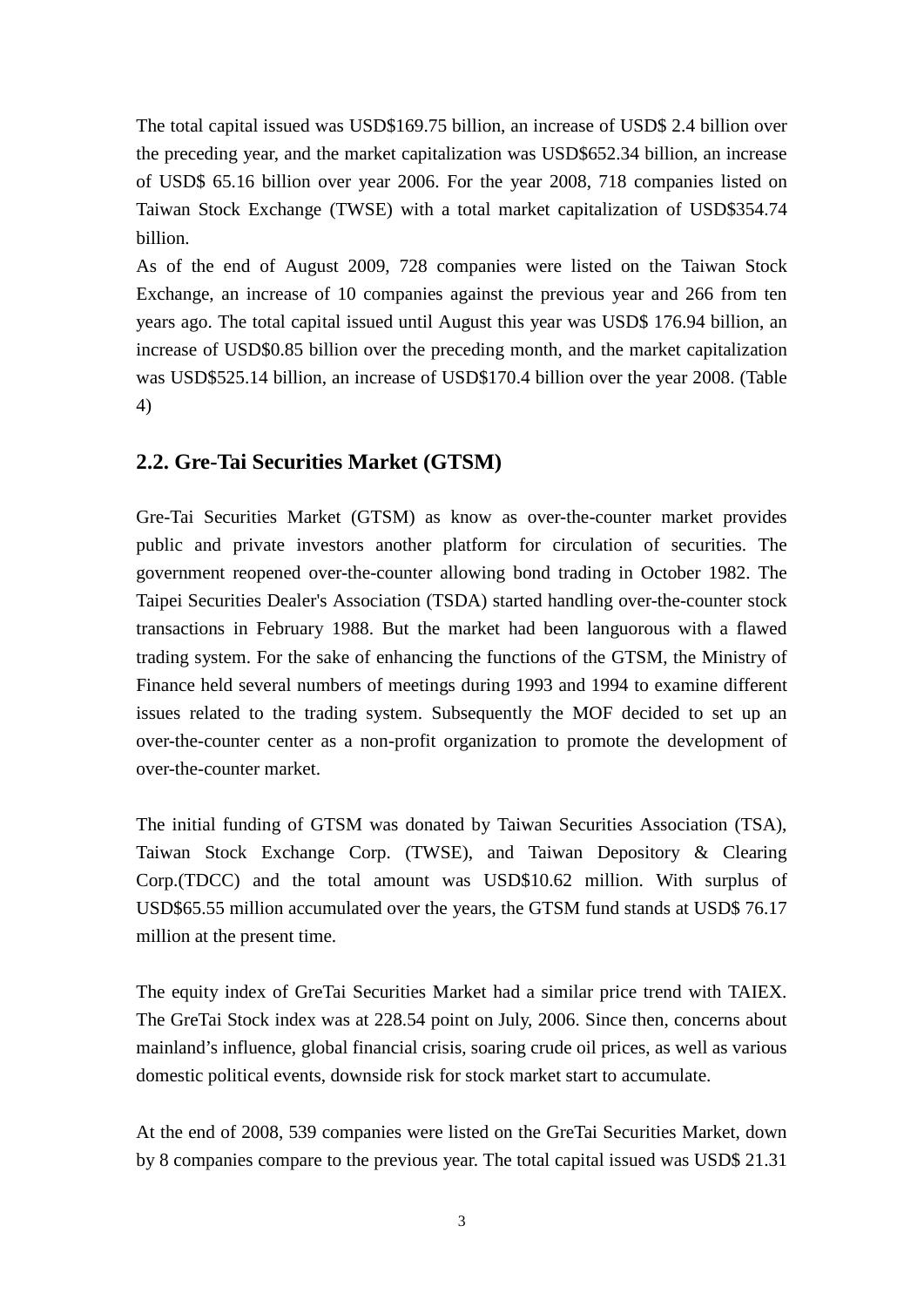billion, and the market capitalization was USD\$23.4 billion. As of August 31 2009, 552 companies were listed on the GreTai Securities Market, an increase of 13 companies from the previous year. The total capital issued was USD\$ 23.42 billion and contributed to the USD\$42.64 billion market capitalization. (Table 5)

### **2.3. Futures Market**

Taiwan Futures Exchange (TAIFEX) was established in 1998. After 8-years of strenuous efforts, the Exchange is now one of the fastest growing markets in the world. According to Futures Industry Association (FIA), TAIFEX's global ranking on trading volume rose to 18th in the first half of 2005 from 57th in 1998. TAIFEX currently offer futures and options related to major Taiwan stock indices, such as government bond futures, equity options and 30-day CP interest rate futures.

Taiwan Futures Exchange (TAIFEX) posted a total trading volume of 115,150,624 contracts in 2007. The average daily trading volume in 2007 was 466,197 contracts. In 2008, the market performance improved. TAIFEX had a total trading volume of 136,719,777 contracts, representing an increase of 21,569,153 contracts from 2007. The average daily volume in 2008 was 549,075 contracts. In the end of August 2009, TAIFEX had a total trading volume of 94,077,650 contracts.

The futures market grown in 2007 along with continuously expanding trading volume and market liquidity. As of the end of 2007, trading accounts reached 1,142,835 and 1,136,379 were opened by individuals, accounting for about 99% of the total accounts, remainder 6,456accounts were held by institutional investors. In terms of the market structure in 2008, institutional investors increased by 712 accounts, and the number of public investors accounts rose by 78094 accounts. As of 31 August 2009, the accounts of both public and institutional investors increased, represented 1,236,060 and 7,675 respectively.

The trading volume of futures totaled 136,719,777 contracts for the year 2008, compared to 115,150,624 contracts in 2007. As of December 31, 2008, among the futures contracts, TAIEX futures accounted for 19,819,775 contracts, which made up the largest part of futures contracts. It followed by the Mini-TAIEX Futures (MTX) for 9,058,436 contracts, the NTD Gold Futures (TGF) numbered 5,314,069 contracts, and then the Electronic Sector Index Futures (TE) which accounted for 1,356,290 contracts. On the other hands, TAIEX Options (TXO) numbered 92,757,254 contracts, accounting for the major trading volume of all. The Electronic Sector Index Options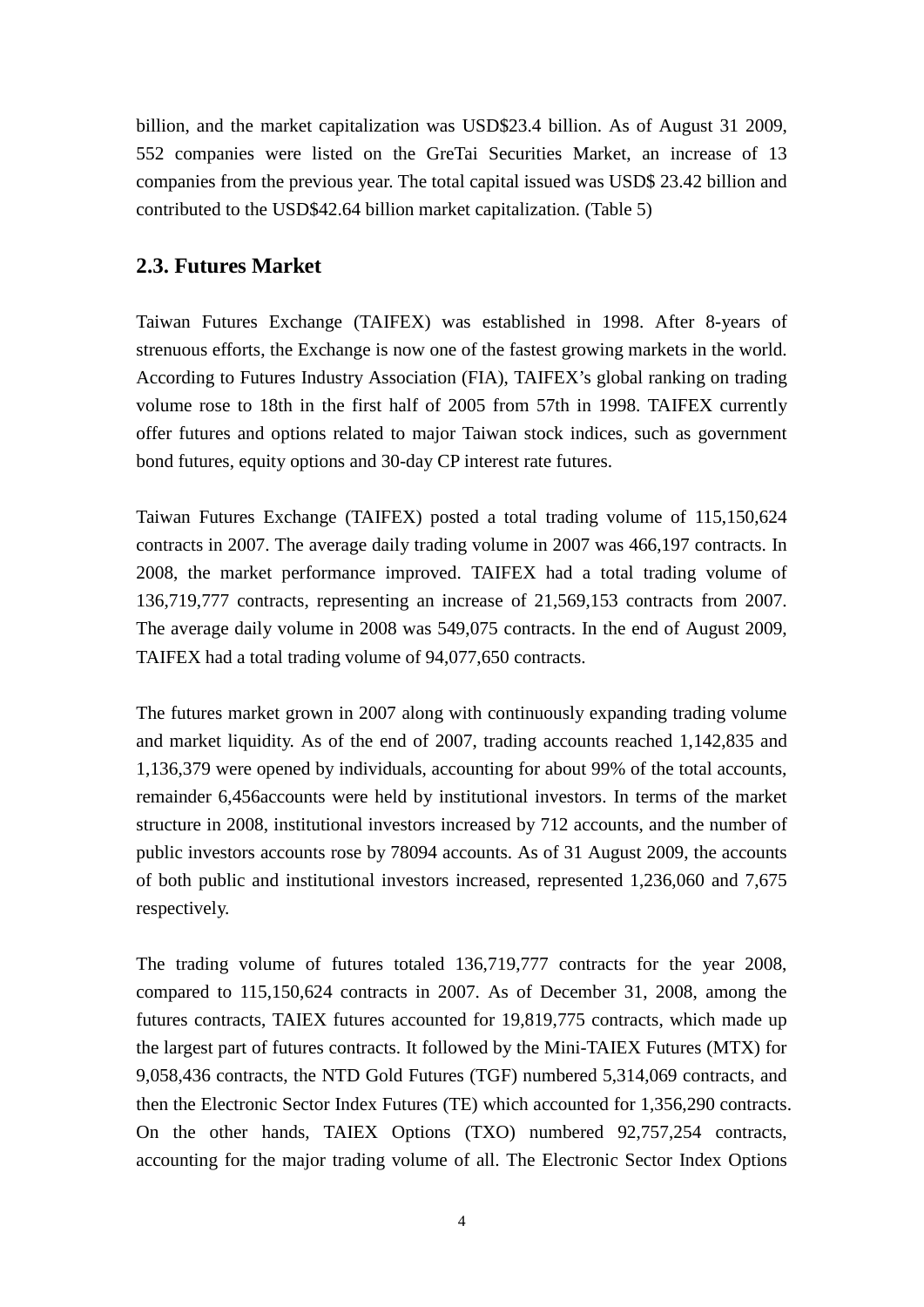(TEO) numbered 1,068,755 contracts, the Finance Sector Index Options (TFO) numbered 927,888 contracts, the Stock Options (STO) numbered 872,880 contracts, and the MCSI TAIEX (MSF) Options numbered 1,425 are also the major parts of options. The latest data of August 31st, 2009 of total trading volume in Taiwan Futures market is 94,077,650.

#### **2.4. Bond Market**

Currently, the GTSM is fully in charge of over-the-counter market. In our bond market, some convertible bonds are traded on centralized market, but the majority of bond trades are customarily carried out through negotiation at the business premises of securities firms (i.e. over-the-counter). There are six types of bonds issued in Taiwan. They are government bonds, financial debentures, beneficiary securities, corporate bonds, foreign bonds and international bonds. Moreover, there are three sub-categories of corporate bonds, which are straight, with warrant, and convertible (exchangeable). The GTSM launched over-the-counter trading of stripped corporate bonds and bank debentures in early 2005 to address the problem of structured notes held by investment trust companies, and introduced the stripped government bond system to attract more retail investors into the bond market.

Until the end of 2008, there were USD\$113.19 billion government bonds, compare to USD\$106.62 billion in 2007. The financial debentures were USD\$24.43 billion and the beneficiary securities were USD\$4.37 billion. The total amount of corporate bonds was USD\$34.34 billion. However, foreign bonds are USD\$1.36 billion by a USD\$0.46 billion decrease from last year. The international bonds numbered USD\$0.49 billion. As of August 31st 2009, the latest figures of bond issuance could be shown as followed: the government bond-USD\$117.29 billion, the financial debentures-NTD\$735.02billion, the beneficiary securities-USD\$3.57 billion, the total amount of corporate bonds-USD\$31.14 billion, the foreign bonds-USD\$1.17 billion and the international bonds-USD\$ 0.73 billion.

With market mechanism in full play, domestic and foreign investors have become more interested in the GTSM listed stocks. Thus the number of accounts registered to trade stocks on GTSM continued to grow in 2008. As of December 2008, there were 11,638,421 accounts registered, including 114,895 accounts registered by foreign individuals and institutions, and 46,449 by investment trust accounts, which represent an increase of 375,239 accounts or 3.33% as compared to 11,263,182 accounts in 2007.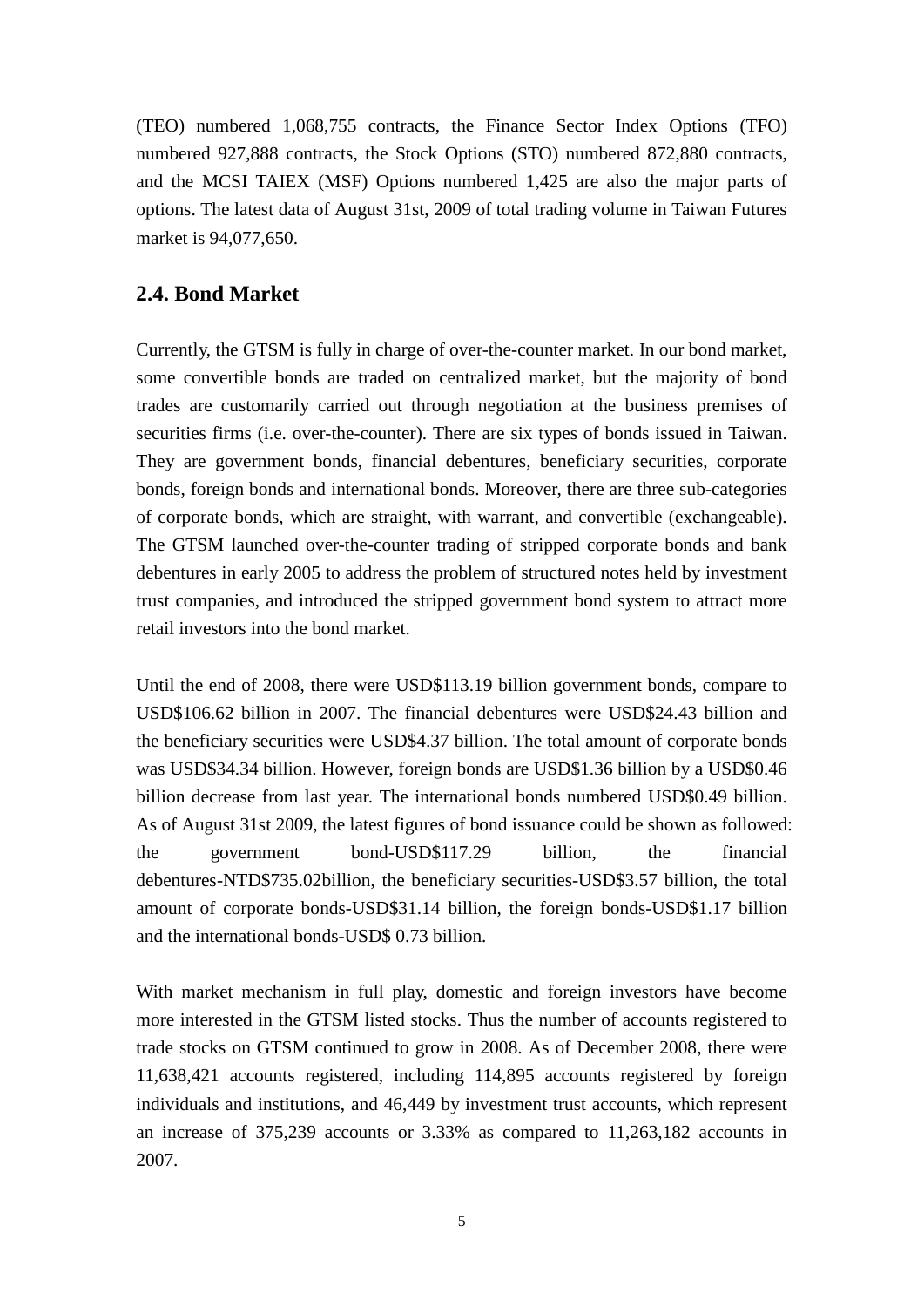## **III. Major Market and Regulatory Developments and Prospects for the Securities Industry**

### **3. Taiwan Securities Market Reform in 2008**

#### **3.1. New Measures for Foreign Institutional Investors**

Starting on June 27 2008, the regulation stating that foreign institutional investors must disclose their inflow of funds when registering with the TWSE was abolished.

### **3.2. Continued Reform on Block Trade**

- 1. TWSE remove restrictions on trading hours-prolong paired trade trading session (8:00~8:30 + 9:00~17:00) and non-paired trade trading session (9:00~17:00) (Effective Date: January 12, 2009).
- 2. Decrease the price tick to NTD\$0.01.
- 3. Adjust control on the total amount of quotes for block trade.
- 4. Widen the price fluctuation from 3.5% to 7%.
- 5. Decrease the minimum size of paired trade. Individual stock- either 500,000 shares or NTD\$15 million above; Stock portfolio- at least five different stocks with an aggregate value of more than NTD\$15 million.
- 6. Apply SBL to the block trade system. (Effective Date: July 28th 2008.) TWSE has further proposed to SFB in the cause of extending paired trade trading hours to 9:00 to 17:00.

### **3.3. Enhance Securities Borrowing and Lending System**

- 1. To accord with international market practice and standard, the pre-arranged negotiated transaction allows borrower to short sell after the SBL transaction is arranged even though securities are delivered the following day.
- 2. Further plan has been submitted to SFB to decrease SBL collateral levels in fixed-rate and competitive auction transactions, from which case SBL initial margin will be decreased from 140% to 120% and maintenance margin from 120% to 110%.

### **3.4. Free Delivery**

To further meet the needs of investors, the SFB has promulgated the revised measures regarding free delivery on January 29, 2008 and the new measures take effective on the same date. The categories include: merger, transfer based upon trust agreement, ETF in-kind Subscription / Redemption, and Court Orders / Rulings.

1. Securities transfer from the Master Fund of an umbrella fund to a Sub-Fund TWSE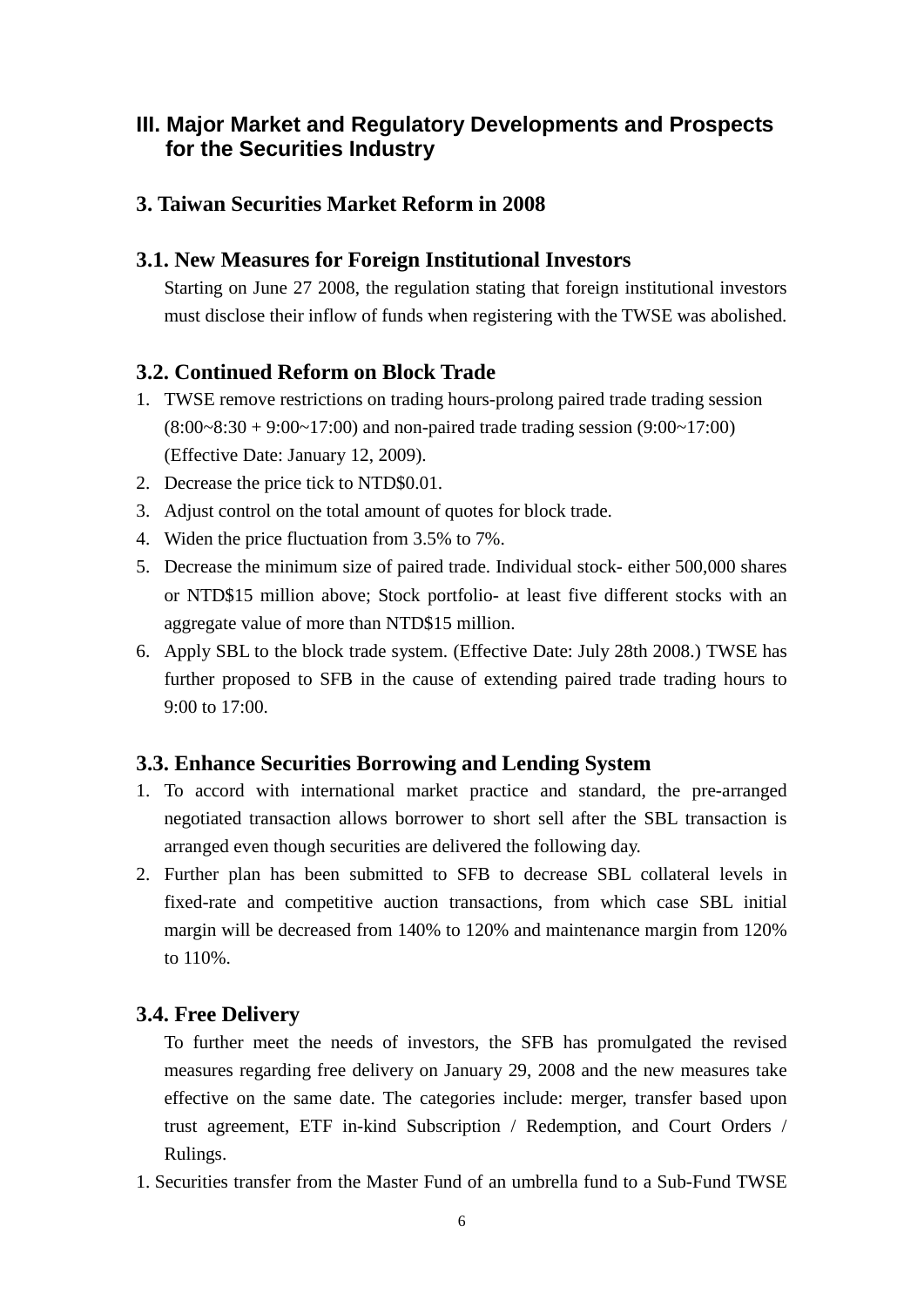has presented SFB the further expanding proposal which free delivery is further applicable to changing of the ultimate beneficiary owner.

2. To simplify the procedure of Free Delivery, supporting documents need not to be notarized before filing with TWSE. (Effective Date: November 28, 2008)

#### **3.5. Exemption from Price Restriction of Short Sale**

Currently, there are total 150 stocks exempt from the restrictions, and these stocks are accounted for over 84% of the market capitalization of Taiwan Stock Exchange. The proposal of up-tick rule exemption applied to all stocks is under processing to the authority.

#### **3.6. T+2 DVP**

Taiwan Stock Exchange started to implement the T+2 DVP Settlement System in the beginning of February 2009. Under this new system, both the money and securities settlement between brokers and the exchange will be switched to T+2, and the settlement from investors towards their brokers will be changed to T+2 as well.

That means, TWSE (or GreTai) will deliver securities or money to the securities companies as soon as they have completed their settlement obligation on the condition that at that time TWSE (or GreTai) has received enough securities from the sell-side securities companies or money from the buy-side securities companies. The investors can get the stocks-to-be-received before 10 a.m. in  $T+2$  if their brokers have completed settlement obligation at that time. Due to operational efficiency, the daily settlement operation of the market will end before 12 p.m. at noon almost as the same as now.

#### **3.7. Regulatory developments affecting financial institutions**

There are many significant improvements in the financial services sector last year, especially in globalization and liberalization of capital market. Foreign banks in Taiwan have enriched the market with their global business models and experience. To further improve banking system, the government has received the following suggestions: enact a Financial Services Act, minimize negative impact from the Personal Bankruptcy Law and reduce the costs of regulatory compliance.

The Financial Supervisory Commission (FSC) has proposed a Financial Services Act (FSA) to provide for a functional regulatory framework. However, before the FSA can be implemented, there are some draft provisions that cause concern and the following two revisions have been suggested by observers.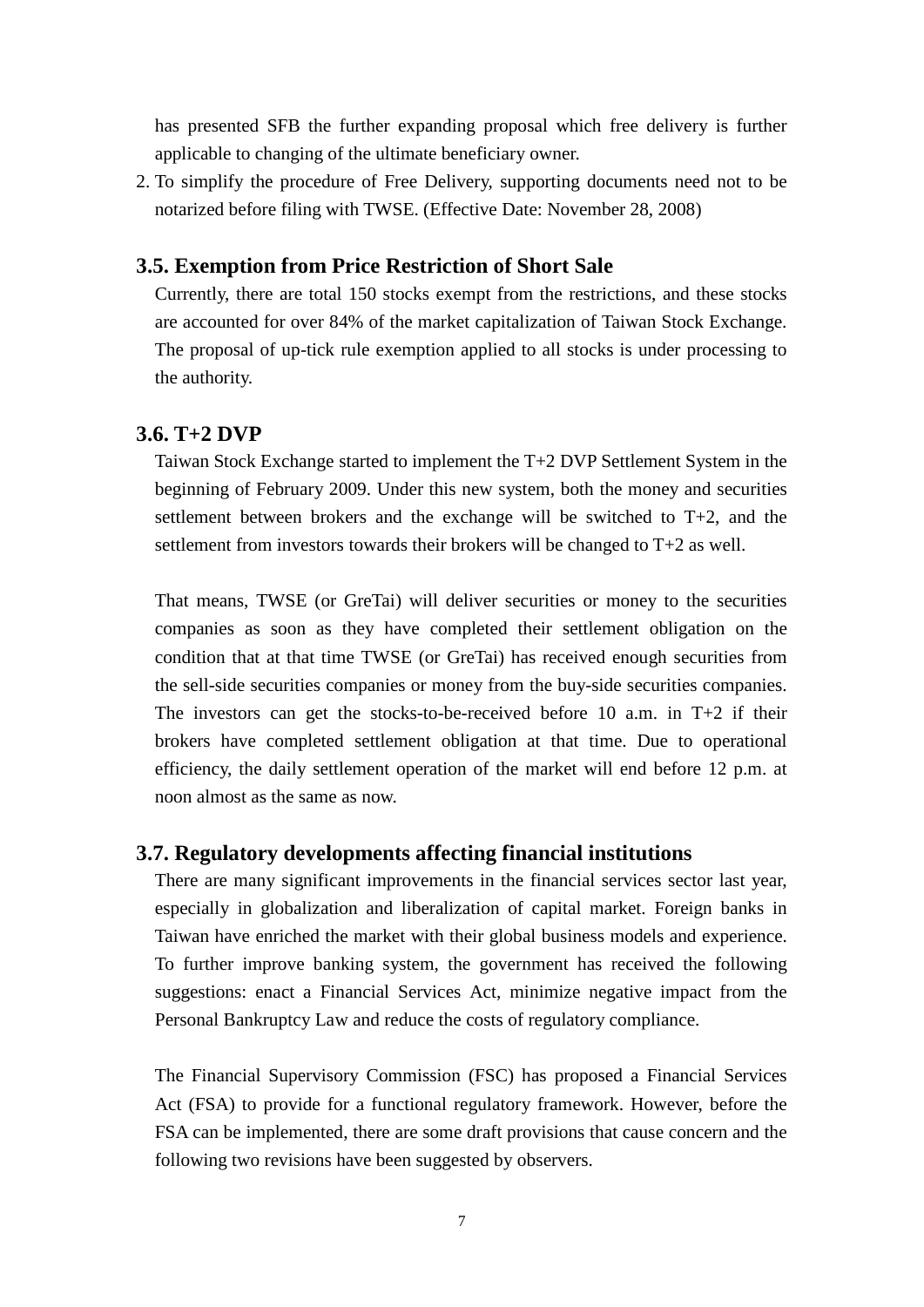First, with respect to clients' data protection, financial service companies are required to obtain clients' prior written consent in order to provide basic information to its marketing partners, with the exception of financial holding companies (FHCs) and their subsidiaries.

Second, companies under the current draft of the Act are exposed to strict liability for their employees' failure to disclose proper information. However, under the Civil Code, employers are held liable but also allowed to prove that they have exercised proper routine in hiring the employee and supervising their actions. It has been suggest that the strict liability provision be removed, as there is sufficient protection for consumers in other laws.

The enactment of the Personal Bankruptcy Law caused concern at first among the major credit card and cash card issuers in Taiwan. However, the impact of the Personal Bankruptcy Law on the overall health of the banking industry is difficult to assess, as during the past couple of years there has also been significant M&A activity in the banking sector. It may take some time yet for the real impact of the Personal Bankruptcy Law to be revealed.

#### **3.8. Investing Mainland China**

Most of the well-known Taiwanese companies have oversea investment at Mainland China, and the growth of the Chinese economy has made significant contributions to the global competitiveness of numerous Taiwanese companies. However, it must be noted that Taiwanese businesses have achieved much success in spite of cross-straits investment limitations, which have severely hampered growth and the penetration of the Mainland Chinese markets.

Of the numerous investment, tax and export regulations aimed at limiting the outflow of Taiwanese funds into mainland China, the most notorious has been the 40% investment limitation imposed by the cross-straits investments regulations. The new administration is moving quickly; the 40% limitation has been loosened to 60%, effective August 1 2008. While it is unclear whether this change will have significant impact or not, as recent Chinese labor regulations may have dampened enthusiasm for cross-straits investments, the speed and willingness of the new administration to alter the investment limitation signals more deregulation to come in the area of cross-straits business relations.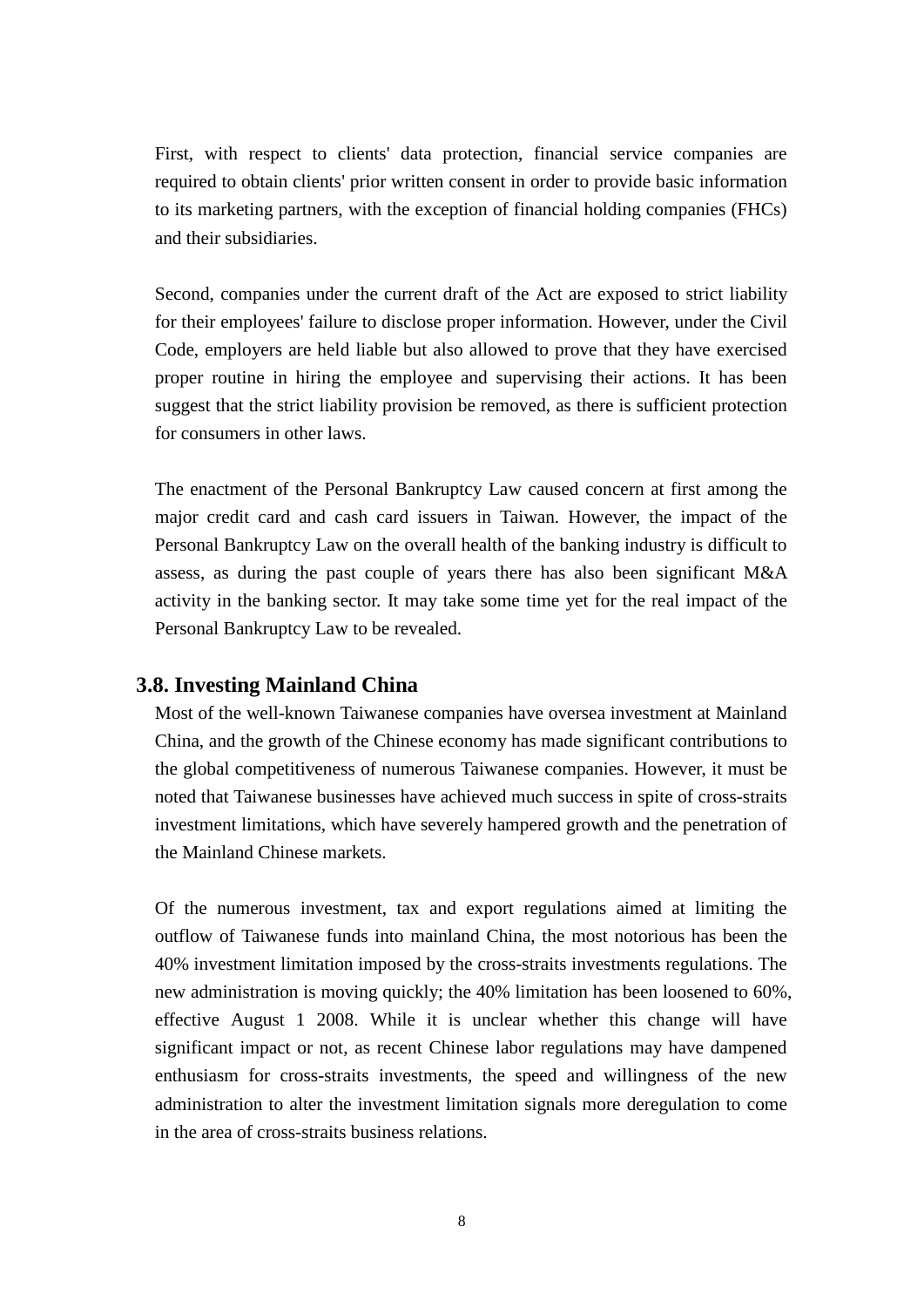## **Table 1: Key Economic and Social Indicators (Sept. 17, 2009)**

|               |                                                                                        |                              |                | 2009                |                                | 2008                           |       | 2007                         |
|---------------|----------------------------------------------------------------------------------------|------------------------------|----------------|---------------------|--------------------------------|--------------------------------|-------|------------------------------|
|               | I. Economic Indicators                                                                 |                              |                |                     |                                |                                |       |                              |
|               | 1. Economic growth rate (%)<br>$Q1$ $(YoY)$                                            | $-4.04$<br>(10.13)           |                | $-10.16$ (saar)     | G)<br>$\circ$                  | 0.06<br>Q16.25                 | (yoy) | 5.70<br>Q1 3.84(yoy)         |
|               | Q2 (YoY)                                                                               | (7.54)                       |                | $20.69$ (saar)      | $\circled{r}$                  | Q2 4.56                        | (yoy) | Q2 5.49(yoy)                 |
|               | Q3 (YoY)                                                                               | (3.52)                       |                | $9.84$ (saar)       | Œ)                             | $Q3 - 1.05$                    | (yoy) | Q3 7.02(yoy)                 |
|               | Q4 (YoY)                                                                               | 5.49                         |                | 5.59(saar)          | G)                             | $Q4 - 8.61$                    | (yoy) | Q4 6.35(yoy)                 |
|               | 2.GNP(100 Million US\$)                                                                | 3,740                        | œ,             |                     |                                | 4,018                          |       | 3,949                        |
| Economic      | (100 Million NT\$)                                                                     | 124,232                      | O)             |                     |                                | 126,730                        |       | 129,685                      |
| Growth        | 3.Per Capita GNP (US\$)                                                                | 16,280                       | Œ)             |                     |                                | 17,542                         |       | 17,299                       |
|               | (NT\$)<br>4.GDP(100 Million US\$)                                                      | 540,729<br>3,634             | Œ)<br>Œ)       |                     |                                | 553,289<br>3,913               |       | 568,084<br>3,848             |
|               | (100 Million NT\$)                                                                     | 120,681                      | Œ)             |                     |                                | 123,409                        |       | 126,358                      |
|               | 5.Per Capita GDP (US\$)                                                                | 15,816                       | (f)            |                     |                                | 17,083                         |       | 16,855                       |
|               | (PPP, US\$, estimated by IMF)                                                          | 28,585                       | O)             |                     |                                | 30,881                         | O     | 30,291                       |
|               | (NT\$)                                                                                 | 525,271                      | Œ)             |                     |                                | 538,792                        |       | 553,507                      |
|               | 1.Consumer price index (%)                                                             | $-0.81$                      | Aug.           | $-0.72$             | (Jan.-Aug.)                    | 3.53                           |       | 1.80                         |
| Prices        | 2.Wholesale price index (%)                                                            | $-11.24$                     | Aug.           | $-11.67$            | (Jan.-Aug.)                    | 5.15                           |       | 6.47                         |
|               | 3.Import price index(on NT\$ Basis) (%)<br>4.Export price index(on NT\$ Basis) (%)     | $-12.47$<br>$-7.99$          | Aug.<br>Aug.   | $-13.76$<br>$-7.94$ | (Jan.-Aug.)<br>(Jan.-Aug.)     | 8.84<br>$-2.14$                |       | 8.95<br>3.56                 |
|               | 1.Industrial production annual rate $(\%)$                                             | $-8.1$                       | Jul.           | $-21.9$             | $(Jan.-Jul.)$                  | $-1.8$                         |       | 7.8                          |
|               | 2.Manufacturing production annual rate (%)                                             | $-8.2$                       | Jul.           | $-22.5$             | $(Jan.-Jul.)$                  | $-1.6$                         |       | 8.3                          |
| Production    | 3.Floor areas of applying construction permit(%)                                       | $-19.7$                      | Jul.           | $-42.4$             | $(Jan.-Jul.)$                  | $-24.7$                        |       | $-5.3$                       |
|               | 4.Floor areas of occupancy permit (%)                                                  | $-14.7$                      | Jul.           | $-21.6$             | $(Jan.-Jul.)$                  | $-9.2$                         |       | $-0.5$                       |
|               | 1. Growth rate of private consumption                                                  | 0.2                          | Œ)             |                     |                                | $-0.3$                         |       | 2.3                          |
| Consumptio    | expenditure(%)<br>2.Stock price index: (average)                                       | 6,856                        | Aug.           |                     | 5,848 (Jan.-Aug.)              | 7,024                          |       | 8,510                        |
| $\mathbf n$   | (end of period)                                                                        |                              | 7,477 (Sep.17) |                     |                                | 4,591                          |       | 8,506                        |
| Expenditure   | 3.Stock trading value : per day(100 Million NT\$)                                      | 1,251                        | Aug.           |                     | 1,351 (Jan.-Aug.)              | 1,181                          |       | 1,683                        |
|               | Increase rate $(\%)$                                                                   | 14.6                         | Aug.           |                     | $-5.0$ (Jan.-Aug.)             | $-29.3$                        |       | 43.2                         |
|               | 1. Growth rate of fixed capital formation (%)                                          | $-17.8$                      | (f)            |                     |                                | $-10.6$                        |       | 1.9                          |
|               | Growth rate of private fixed capital formation<br>06)                                  | $-27.4$                      | (f)            |                     |                                | $-13.3$                        |       | 3.3                          |
|               | 2.Annual changes of approved foreign                                                   | 158.2                        | Jul.           | $-27.4$             | $(Jan.-Jul.)$                  | -46.4                          |       | 10.0                         |
|               | investment (%)                                                                         |                              |                |                     |                                |                                |       |                              |
| Investment    | 3.Increase rate of capital goods import (on US\$<br>Basis) (%)                         | $-13.6$                      | Aug.           |                     | -36.4 (Jan.-Aug.)              | $-8.0$                         |       | 3.0                          |
|               | 4.Investment ratio(%) (Gross domestic                                                  |                              |                |                     |                                |                                |       |                              |
|               | investment as the<br>percent of GNP)                                                   | 16.3                         | Œ)             |                     |                                | 20.7                           |       | 21.0                         |
|               | 5. Net inward remittance of foreign investment in                                      |                              |                |                     |                                |                                |       |                              |
|               | Taiwan's                                                                               | -3                           | Aug.           |                     |                                | $-128$                         |       | 70                           |
|               | stock market (100 million US\$)<br>1. Total imports on customs basis (100 Million      |                              |                |                     |                                |                                |       |                              |
|               | US\$)                                                                                  | 170.4                        | Aug.           |                     | 1,052.5 (Jan.-Aug.)            | 2,404.5                        |       | 2,192.5                      |
|               | Annual rate (%)<br>2.Total exports on customs basis (100 Million                       | $-32.3$                      |                | $-39.8$             |                                | 9.7                            |       | 8.2                          |
|               | US\$)                                                                                  | 190.1                        | Aug.           |                     | 1,247.6 (Jan.-Aug.)            | 2,556.3                        |       | 2,466.8                      |
| Trade         | Annual rate (%)                                                                        | $-24.6$                      |                | $-31.7$             |                                | 3.6                            |       | 10.1                         |
|               | 3.Balance of foreign trade (100 Million US\$)                                          | 19.7                         | Aug.           | 195.0               | (Jan.-Aug.)                    | 151.8                          |       | 274.3                        |
|               | 4.Annual rate of export orders received (on US\$<br>Basis) (%)                         | $-8.8$                       | Jul.           | $-21.2$             | $(Jan.-Jul.)$                  | 1.7                            |       | 15.5                         |
|               | 5. Overseas production ratio of export orders (%)                                      | 47.9                         | Jul.           | 47.2                | $(Jan.-Jul.)$                  | 47.0                           |       | 46.1                         |
|               | 1.Central government expenditures (100 Million                                         | 21,064                       |                |                     |                                | 17,522                         |       | 16,466                       |
|               | NT\$)<br>2.Central government expenditures/GDP (%)                                     | 17.5                         |                |                     |                                | 14.2                           |       | 13.0                         |
|               | 3.Central government deficit/GDP (%)                                                   | 3.6                          |                |                     |                                | 0.9                            |       | 0.1                          |
|               | 4.Annual changes of outstanding debts                                                  | 10.7                         |                |                     |                                | 1.7                            |       | 2.7                          |
|               | extending more than                                                                    |                              |                |                     |                                |                                |       |                              |
| Finance       | one year as taken out by government (%)<br>5.Outstanding debts extending more than one | (4.19 Trillion NT\$)<br>34.7 |                |                     |                                | (3.78 Trillion NT\$)<br>30.7   |       | (3.72 Trillion NT\$)<br>29.4 |
| (fiscal year) | year as taken                                                                          |                              |                |                     |                                |                                |       |                              |
|               | out by government/GDP(%)                                                               |                              |                |                     |                                |                                |       |                              |
|               | 6.Annual changes of tax revenue (%)                                                    | $-10.2$                      | Aug.           |                     | -17.8 (Jan.-Aug.)              | 1.5                            |       | 8.3                          |
|               | 7.Tax revenue/GDP (%)<br>8.Final accounts/Budget for expenditures of                   |                              |                |                     |                                | 14.3                           |       | 13.7                         |
|               | central                                                                                |                              |                |                     |                                | 94.5                           |       | 95.3                         |
|               | government(%)                                                                          |                              |                |                     |                                |                                |       |                              |
|               | 1.Foreign exchange (end of period)                                                     | 32.410                       | (Sep.17)       |                     |                                | 32.860                         |       | 32.443                       |
|               | 2.Foreign reserves(100 Million US\$) (end of<br>period)                                | 3,254                        | Aug.           |                     |                                | 2,917                          |       | 2,703                        |
| Banking       | 3.Past-due loan ratio of domestic banks (%)(end                                        | 1.47                         | Jul.           |                     |                                | 1.54                           |       | 1.84                         |
|               | of period)<br>4. Annual changes of M2 (%)                                              | 8.3                          | Jul.           | 7.2                 | $(Jan.-Jul.)$                  | 2.7                            |       | 4.3                          |
|               | 1. Labor force participation rate(%)                                                   | 57.90                        | Jul.           | 57.82               | $(Jan.-Jul.)$                  | 58.28                          |       | 58.25                        |
|               |                                                                                        | (M66.42, F49.60)             |                |                     |                                | (M66.36,F49.48(M67.09, F49.67) |       | (M67.24,                     |
|               |                                                                                        |                              |                |                     |                                |                                |       | F49.44                       |
|               | 2.No. of employed persons(10 thousand)<br>3.No. of unemployed persons(10 thousand)     | 1,025.8                      | Jul.           | 1024.5<br>62.9      | $(Jan.-Jul.)$                  | 1,040.3                        |       | 1,029.4<br>41.9              |
|               | 4.Unemployment rate(%)                                                                 | 66.3<br>6.07                 | Jul.<br>Jul.   | 5.78                | $(Jan.-Jul.)$<br>$(Jan.-Jul.)$ | 45.0<br>4.14                   |       | 3.91                         |
| Labor Force   | 5.Annual changes of labor productivity of                                              |                              |                |                     |                                |                                |       |                              |
|               | manufacturing                                                                          | $-4.58$                      | Jun.           |                     | -12.82 (Jan.-Jun.)             | $-1.4$                         |       | 7.5                          |
|               | establishments (%)<br>6.Annual changes of average monthly earnings                     |                              |                |                     |                                |                                |       |                              |
|               | of non-farm                                                                            | $-6.62$                      | Jun.           |                     | -7.24 (Jan.-Jun.)              | 0.0                            |       | 2.3                          |
|               | employes(%)                                                                            |                              |                |                     |                                |                                |       |                              |

Explanation: 1. (f): Forecasted ; 2. Data of finance refer to fiscal year, starting from July 1 through June 30.

Source: Directorate General of Budget, Accounting and Statistics of Executive Yuan, R.O.C.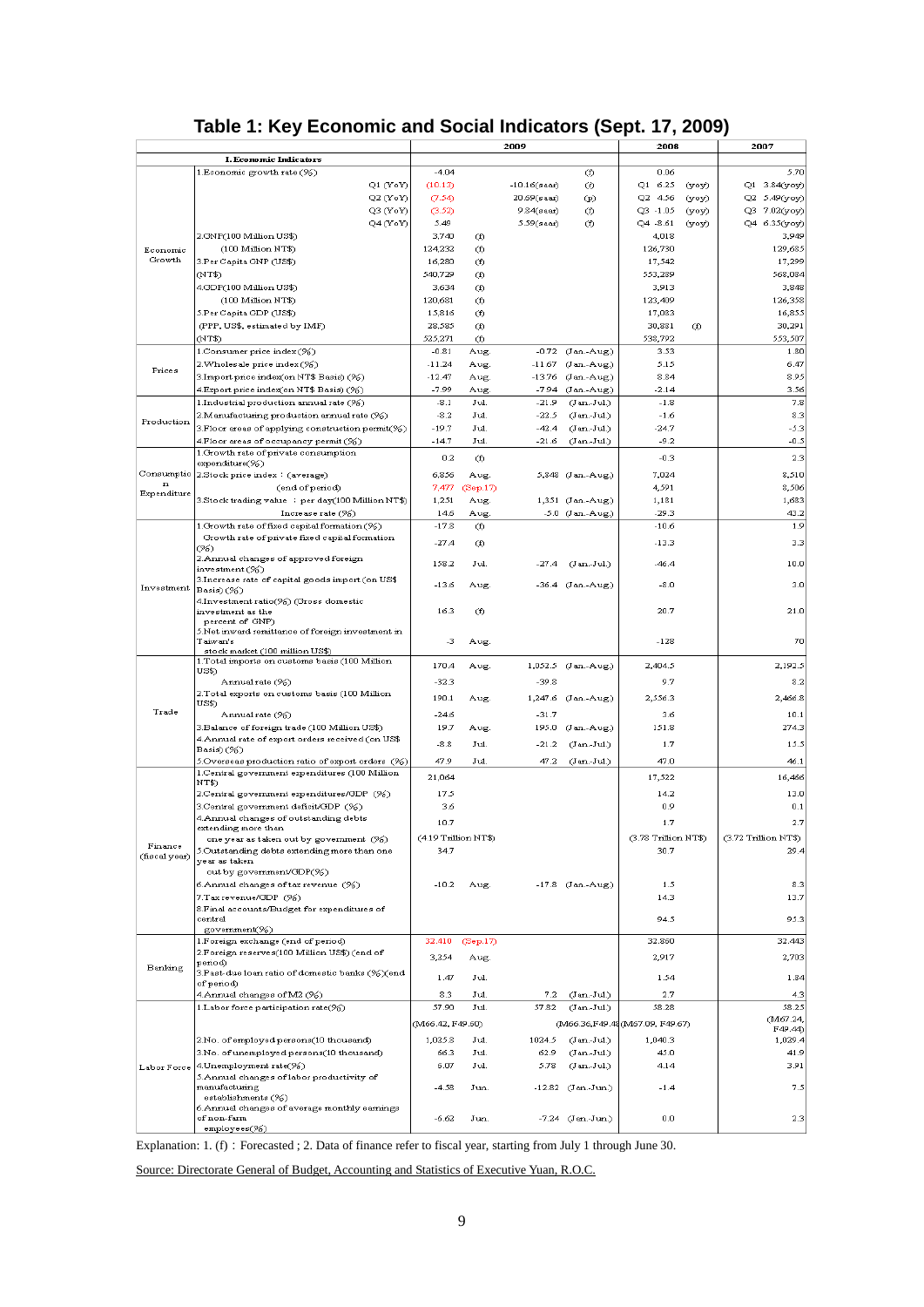|             |                                               |                              | Unit: USD\$ Billion                     |
|-------------|-----------------------------------------------|------------------------------|-----------------------------------------|
| <b>Year</b> | <b>Total Trading Value</b><br>(USD\$ Billion) | <b>Growth Rate</b><br>$(\%)$ | <b>No. of Transactions</b><br>(Million) |
| 1999        | 894.58                                        | $-0.93$                      | 160.961                                 |
| 2000        | 933.84                                        | 4.39                         | 164.829                                 |
| 2001        | 558.22                                        | $-40.22$                     | 142.654                                 |
| 2002        | 666.11                                        | 19.33                        | 173.003                                 |
| 2003        | 621.58                                        | $-6.68$                      | 168.154                                 |
| 2004        | 732.66                                        | 17.87                        | 183.844                                 |
| 2005        | 578.00                                        | $-21.10$                     | 143.613                                 |
| 2006        | 733.49                                        | 26.90                        | 175.092                                 |
| 2007        | 1,015.98                                      | 38.51                        | 233.783                                 |
| 2008        | 808.07                                        | $-20.46$                     | 230.43                                  |
| 2009        | 584.62                                        |                              | 184.605                                 |
| Jan.        | 26.15                                         | $-39.03$                     | 10.976                                  |
| Feb.        | 40.24                                         | 53.89                        | 15.663                                  |
| Mar.        | 71.01                                         | 76.44                        | 25.892                                  |
| Apr.        | 96.06                                         | 35.29                        | 31.109                                  |
| May.        | 106.27                                        | 10.63                        | 29.208                                  |
| Jun.        | 87.49                                         | $-17.68$                     | 26.087                                  |
| Jul.        | 92.98                                         | 6.28                         | 26.406                                  |
| Aug.        | 64.42                                         | $-30.72$                     | 19.264                                  |

## **Table 2: Highlights of Securities Trading Value on TWSE Market**

Source: Securities and Futures Bureau, Financial Supervisory Commission (USD: NTD=1:33)

### **Table 3: Highlights of Stock Trading on TWSE Market**

Unit: USD Billion

| Year | <b>Trading</b><br><b>Value</b><br>(USD\$<br><b>Billion</b> ) | <b>Trading Volume</b><br>(Billion Shares) | <b>Average Daily</b><br><b>Trading Value</b><br>(USD\$ Billion) | <b>Tradin</b><br>g Days | <b>TWSE Stock</b><br><b>Index</b><br>(Monthly Average<br><b>TAIEX</b> ) | No. of Active<br><b>Investors</b> |
|------|--------------------------------------------------------------|-------------------------------------------|-----------------------------------------------------------------|-------------------------|-------------------------------------------------------------------------|-----------------------------------|
| 1999 | 887.62                                                       | 678.06                                    | 3.34                                                            | 266                     | 7,426.69                                                                | 2,931,608                         |
| 2000 | 925.05                                                       | 630.87                                    | 3.41                                                            | 271                     | 7,847.21                                                                | 3,158,011                         |
| 2001 | 556.21                                                       | 606.42                                    | 2.28                                                            | 244                     | 4,907.43                                                                | 2,401,775                         |
| 2002 | 662.85                                                       | 856.19                                    | 2.67                                                            | 248                     | 5,225.61                                                                | 2,739,204                         |
| 2003 | 616.16                                                       | 917.58                                    | 2.47                                                            | 249                     | 5,161.90                                                                | 2,615,829                         |
| 2004 | 723.50                                                       | 987.57                                    | 2.89                                                            | 250                     | 6,033.78                                                                | 3,016,895                         |
| 2005 | 570.27                                                       | 663.51                                    | 2.31                                                            | 247                     | 6,092.27                                                                | 2,504,208                         |
| 2006 | 724.25                                                       | 732.51                                    | 2.92                                                            | 248                     | 6,842.04                                                                | 2,774,459                         |
| 2007 | 1,001.33                                                     | 887.19                                    | 4.05                                                            | 247                     | 8,509.56                                                                | 3,173,937                         |
| 2008 | 791.38                                                       | 778.91                                    | 3.18                                                            | 249                     | 7,024.06                                                                | 3,032,342                         |
| 2009 | 485.76                                                       | 679.3                                     | 3.59                                                            | 143                     | 5,707.17                                                                | 2,540,963                         |
| Jan. | 25.64                                                        | 37.78                                     | 1.71                                                            | 15                      | 4,475.14                                                                | 865,172                           |
| Feb. | 39.67                                                        | 56.65                                     | 1.98                                                            | 20                      | 4,476.87                                                                | 985,660                           |
| Mar. | 69.99                                                        | 107.94                                    | 3.18                                                            | 22                      | 4,925.88                                                                | 1,363,495                         |
| Apr. | 94.92                                                        | 140.32                                    | 4.31                                                            | 22                      | 5,724.36                                                                | 1,570,972                         |
| May  | 104.83                                                       | 132.89                                    | 5.82                                                            | 18                      | 6,586.30                                                                | 1,644,960                         |
| Jun. | 86.22                                                        | 100.94                                    | 3.75                                                            | 23                      | 6,495.99                                                                | 1,552,695                         |
| Jul. | 91.89                                                        | 102.78                                    | 4.00                                                            | 23                      | 6,834.54                                                                | 1,565,738                         |
| Aug. | 63.52                                                        | 71.56                                     | 3.18                                                            | 20                      | 6,855.82                                                                | 1,443,477                         |

Source: Securities and Futures Bureau, Financial Supervisory Commission (USD: NTD=1:33)